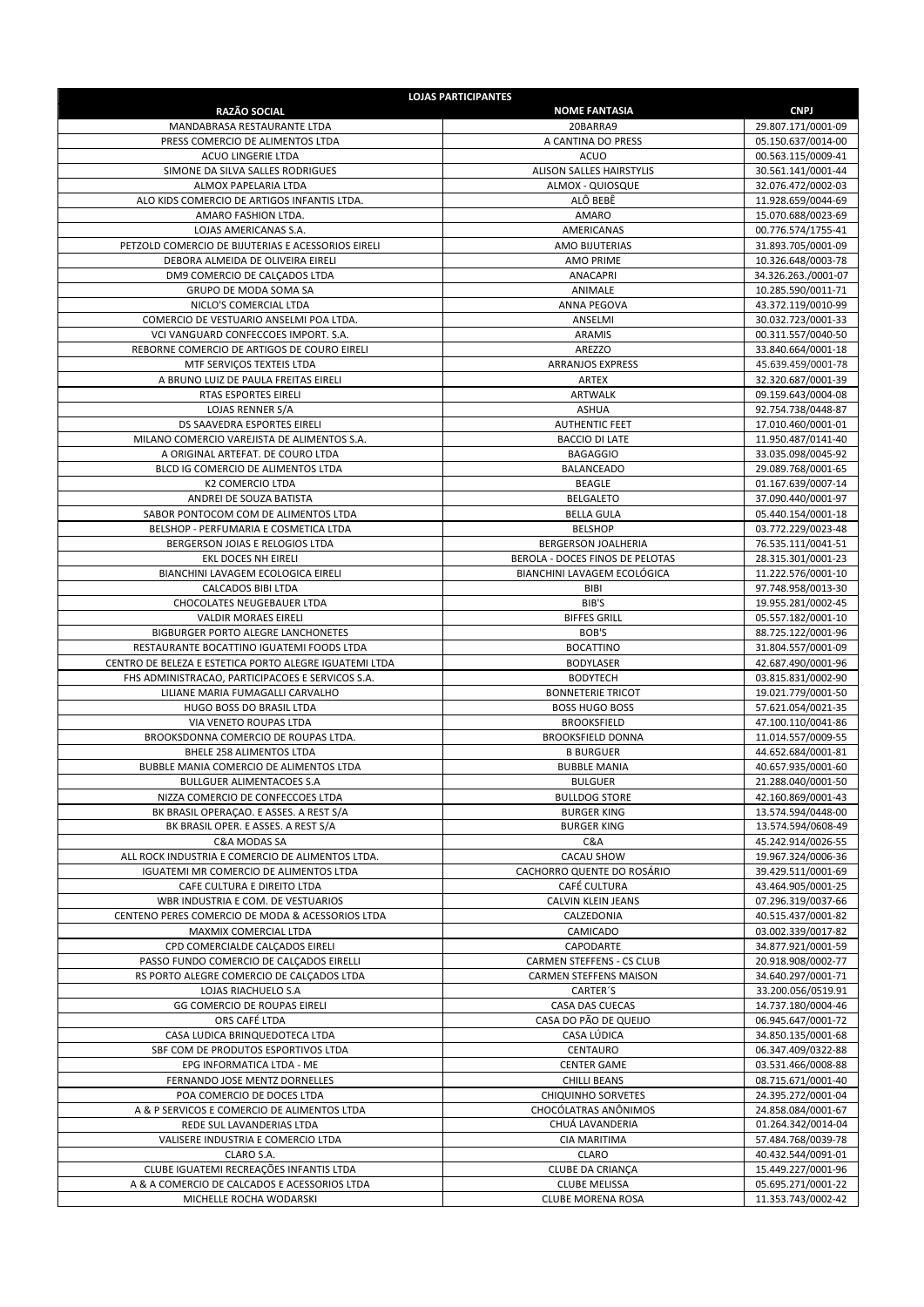| MARTA APARECIDA COATES - ME                                    | <b>CNS</b>                        | 14.846.765/0001-51  |
|----------------------------------------------------------------|-----------------------------------|---------------------|
| COTTON ON BRASIL COMERCIAL E PARTICIPAÇÕES LTDA                | <b>COTTON ON</b>                  | 15.425.654/0015-30  |
| COMUNICARE COMERCIO DE APARELHOS AUDITIVOS LTDA                | COMUNICARE                        | 06.023.259/0001-34  |
| COBASI COM DE PROD BASICOS E IND LTDA                          | <b>COBASI</b>                     | 53.153.938/0051-77  |
| CB PORTO ALEGRE COM DE ALIMENTOS LTDA                          | COCO BAMBU                        | 23.750.665/0001-18  |
| CIG COMÉRCIO DO VESTUÁRIO LTD EPP                              | COLCCI                            | 27.861.722/0001-97  |
| COLISEU JOALHERIA E OTICA LTDA                                 | COLISEU                           |                     |
|                                                                |                                   | 88.936.323/0005-66  |
| DRASTOSA COMERCIO DE ARTIGOS ESPORTIVOS LTDA                   | COLUMBIA                          | 61.088.936/0025-88  |
| MA KALIL COM DE CALÇADOS LTDA                                  | CONVEXO                           | 02.179.960/0001-96  |
| FAGUNDES & PITONI COMERCIO DE PELUCIAS LTDA                    | CRIAMIGOS                         | 34.832.065/0001-15  |
| GRUPO DE MODA SOMA SA                                          | <b>CRIS BARROS</b>                | 10.285.590/0269-13  |
| UTAH COMERCIO DE CALÇADOS LTDA                                 | <b>CROCS</b>                      | 35.789.250/0001-37  |
| ELISABETH C. COSTA EIRELI                                      | <b>CVC VIAGENS</b>                | 05.112.127/0002-05  |
| DAMYLLER COMERCIO DE CONFECCOES LTDA                           | DAMYLLER                          | 83.729.004/0154-07  |
| RISA IMP E EXPORTACAO DE RELOGIOS L                            | DE CONTO                          | 73.262.271/0001-99  |
| <b>IGUASPORT LTDA</b>                                          | DECATHLON                         | 02.314.041/0031-01  |
| BEL PERFUMES, COSMETICOS E PRESENTES                           | DEL MONDO                         | 10.413.732/0001-67  |
| LUMAMI LTDA                                                    | DEMOCRATA                         | 27.854.807/0002-29  |
| <b>LBC SKIN LTDA</b>                                           | DERMAGE                           | 39.434.173/0001-53  |
| DIBEBE COMERCIO DE PAPINHAS LTDA                               | DIBEBÊ                            | 33.928.473/0001-02  |
| BRAVE COMPANY COMERCIAL E IMPORTADORA LTDA.                    | <b>DIESEL</b>                     | 14.907.789/0021-17  |
| SMS MERCADO SAUDAVEL LTDA                                      | <b>DIVINA TERRA</b>               | 30.711.388/0001-08  |
|                                                                |                                   |                     |
| DOLCE & GABBANA DO BRASIL COM. IMP. E PARTICIPAÇÃO             | DOLCE & GABBANA                   | 14.959.293/0018-91  |
| MELECCHI & MELECCHI LTDA. - EPP                                | <b>DOMENICO</b>                   | 03.125.530/0001-54  |
| D'STEFAN COM DE ACES DO VESTUARIO L                            | <b>DONNALY</b>                    | 02.974.884/0001-00  |
| MARCOLY COMERCIO DE ACESSORIOS                                 | <b>DONNALY</b>                    | 03.396.229/0001-85  |
| RAIA DROGASIL S/A                                              | <b>DROGA RAIA</b>                 | 61.585.865/1292-78  |
| RESTOQUE COMERCIO E CONFECCOES DE ROUPAS S/A                   | <b>DUDALINA</b>                   | 49.669.856/0335-80  |
| CK JOALHERIA E RELOJOARIA EIRELI                               | D'VIE JOALHERIA                   | 20.784.560/0001-91  |
| KLS 810 JOALHERIA LTDA                                         | DVOSKINKULKES JOALHERIA           | 26.794.775/0001-70  |
| <b>INBRANDS S.A</b>                                            | <b>ELLUS</b>                      | 09.054.385/0050-22  |
| GV WAY COM. DE COSMETICOS E TREINAMENTO EM DESENVOLVIMENTO     | <b>EMPORIO ESSENZA</b>            | 30.008.964/0003-09  |
| EURO BRASIL COM OPTICO EIRELLI                                 | EURO ÓPTICA                       | 07.832.618/0001-67  |
| EURO IGUATEMI IMPORTACAO E EXPORTACAO LT                       | <b>EUROVISÃO</b>                  | 16.518.663/0001-32  |
| EUROVISON IMPORTACAO E EXP EIRELI                              | <b>EUROVISÃO</b>                  | 00.826.921/0001-08  |
| JOEL APPEL COMERCIO VAREJISTA DE COLCHÕES LTDA                 | FA COLCHÕES                       | 38.636.392/0001-52  |
| FACE DOCTOR CLINICA DE HARMONIZACAO FACIAL - PORTO ALEGRE LTDA | <b>FACE DOCTOR</b>                | 39.563.306/0001-91  |
|                                                                |                                   |                     |
| GRUPO DE MODA SOMA S.A.                                        | FARM                              | 10.285.590/0186-51  |
| <b>FAST SHOP S.A</b>                                           | <b>FAST SHOP</b>                  | 43.708.379/0083-48  |
| PRIME FITNESS FOOD LTDA                                        | FIRME E FORTE FITNESS FOOD        | 39.711.435/0002-60  |
| SK BALAS LTDA                                                  | <b>FINI</b>                       | 44.042.030/0001.36  |
| LEMA SUCESSO - COM. DE ART DE CAMA, MESA E BANHO LTDA          | <b>FIRST CLASS</b>                | 38.829.304/0001-39  |
| BRACKLUZ COMERCIO DE ROUPAS LTDA - ME                          | <b>FORUM</b>                      | 12.403.209/0001-85  |
| GRUPO DE MODA SOMA S.A.                                        | <b>FOXTON BRASIL</b>              | 10.285.590/0266-70  |
| FRSUL COMERCIO DE ALIMENTOS LTDA                               | FREDDO                            | 16.466.482/0001-00  |
|                                                                | FREEFARO                          |                     |
| M2GM COMÉRCIO PET LTDA                                         | <b>FRX INFORMÁTICA</b>            | 26.390.481/0001-82  |
| EPG INFORMATICA LTDA                                           |                                   | 03.531.466/0003-73  |
| LUCAS GABRIEL MARQUES - EIRELLI                                | <b>GABRIEL JOALHERIA E ÓPTICA</b> | 29.329.899/0001-72  |
| YNGRID VERONICA GROSS                                          | <b>GAMELINE</b>                   | 37.956.689/0003-02  |
| LINS FERRÃO ARTIGOS DO VESTUÁRIO LTDA                          | GANG                              | 87.345.021/0108-66  |
| PAQUETA CALCADOS S.A.                                          | <b>GASTON / GASTONZINHO</b>       | 01.098.983/0113-00  |
| ALVIN CHU - ME                                                 | <b>GELATERIA DI ARGENTO</b>       | 04.085.525/0004-70  |
| CARLOS VIRGILIO CRUZ HILLESHEIM                                | GERAÇÃO DIGITAL                   | 11.352.867/0001-22  |
| <b>VL.10 RESTAURANTE EIRELI</b>                                | <b>GIRAFFAS</b>                   | 28.536.940/0001-19  |
| <b>ALINE NAMBA</b>                                             | <b>GLAMOUR KIDS</b>               | 04.219.183/0001-91  |
| PRAIA DE BELAS EMPREEND CINEMATOGRA. LTDA                      | <b>GNC CINEMAS</b>                | 94.087.921/0017-44  |
| JESMOND COMERCIO VAREJISTA LTDA                                | <b>GRANADO PHARMÁCIAS</b>         | 08.743.025/0038-89  |
| EMPORIO VINUM COMERCIO DE VINHOS LTDA                          | <b>GRAND CRU</b>                  | 43.256.540/0001-43  |
| GMPOA COMERCIO DO VESTUARIO LTDA - EPP                         | GREEN                             | 10.212.940/0001-06  |
| M. JUNIOR COMERCIO DE VESTUARIO EIRELI                         | <b>GRÊMIO MANIA</b>               | 20.661.673/0004-42  |
| RICHTER & UHLMANN COMERCIO DE ACESSORIOS INFANTIS LTDA         | GURIA DE LAÇO                     | 37.843.467/0001-03  |
| LUTZKY SAUTE CAFETERIA E COMERCIO ARGENTINO                    | <b>HAVANNA</b>                    | 31.832.616./0002-33 |
| HSJ COMERCIAL S.A.                                             | H.STERN                           | 02.091.365/0084-21  |
| SHALA & GADE COMERCIO DE VESTUARIOS LTDA.                      | <b>HAVAIANAS</b>                  | 35.205.473/0001-00  |
| RPB EIRELI - EPP                                               | <b>HOPE</b>                       | 24.301.969/0001-60  |
| GABRIELA OLINTO NIEDERAUER ME                                  | <b>HUGO BEAUTY</b>                | 00.772.191/0001-00  |
| GM CAPAS E ACESSORIOS - EIRELI - ME                            | I LIKE MOBIS                      | 28.501.938/0001-04  |
| CLEVI F. HOFMEISTER & CIA LTDA                                 | IMAGINARIUM                       | 02.721.404/0001-08  |
| <b>INOVATHI PARTICIPACOES LTDA</b>                             | <b>INOVATHI</b>                   | 04.405.428/0034-33  |
| VILMAR SILVA DE MORAES JUNIOR                                  | <b>INTER SHOP</b>                 | 21.601.227/0004-05  |
| RIBEIRO ARTHUR PERES COMERCIO DE MODA E ACESSORIOS LTDA        | <b>INTIMISSIMI</b>                | 32.205.815/0001-01  |
| GLOBAL DISTRIB DE BENS CONSUMO LTDA                            | <b>IPLACE</b>                     | 89.237.911/0085-59  |
| MVB COMERCIO DE ALIMENTOS LTDA                                 | JEFE GRILL                        | 23.979.155/0001-17  |
| CONCEPTS COM & IDEAS P VAREJO LTDA                             | JOGÊ                              | 05.205.027/0001-34  |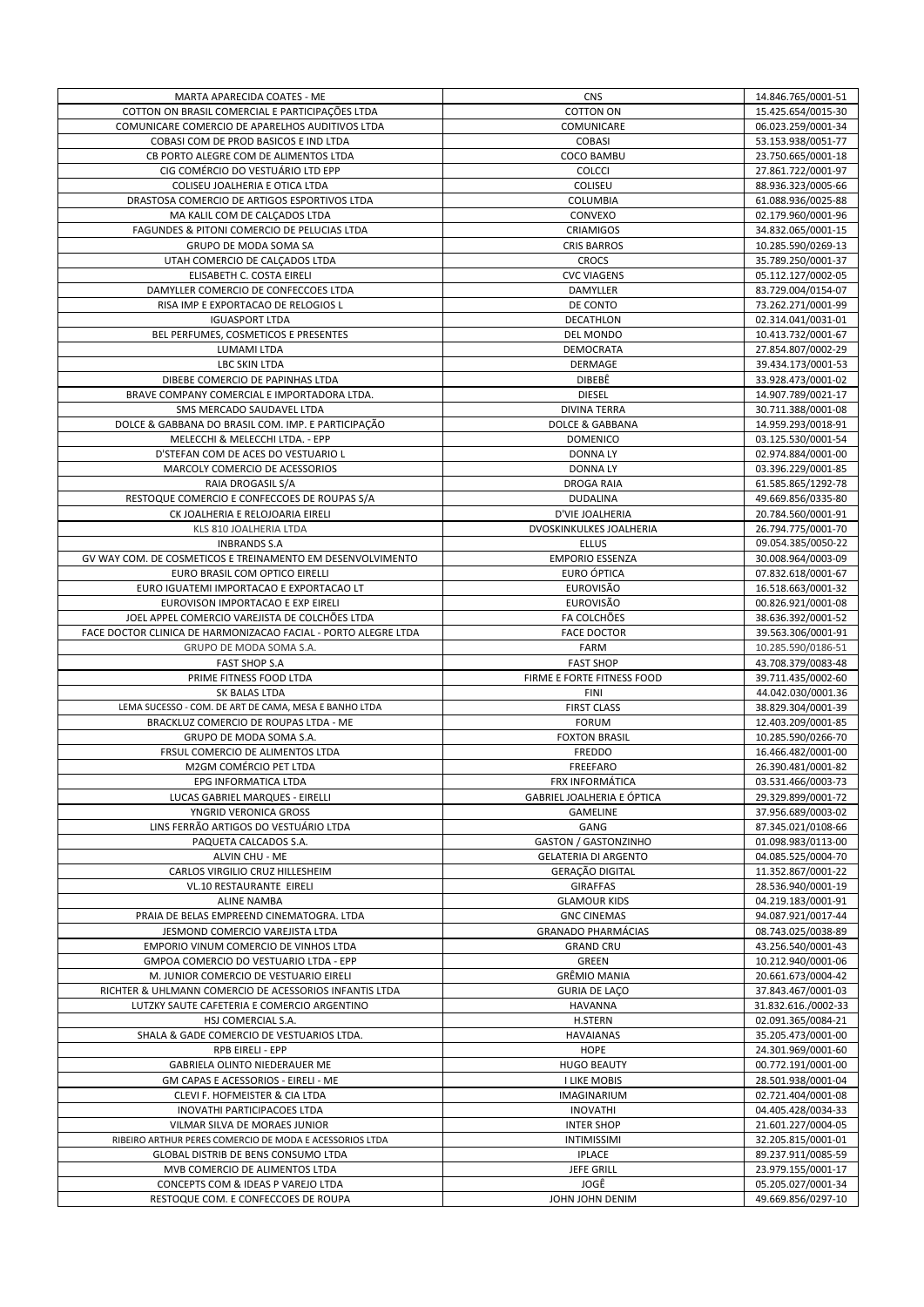| H. KUNTZLER INDUSTRIA DE CALCADOS LTDA                                                                      | <b>JORGE BISCHOFF</b>                       | 18.508.530/0002-91                       |
|-------------------------------------------------------------------------------------------------------------|---------------------------------------------|------------------------------------------|
| JS COMERCIO DE FOTOGRAFIAS LTDA ME                                                                          | JS FOTOGRAFIAS                              | 24.477.217/0001-55                       |
| JANAINA RAMOS ALBERTI                                                                                       | <b>JULIANA MANZINI</b>                      | 39.407.587/0001-93                       |
| <b>KALUNGA SA</b>                                                                                           | KALUNGA                                     | 43.283.811/0157-77                       |
| <b>GSD SORVETES LTDA</b>                                                                                    | <b>KEKALA</b>                               | 43.548.618/0003-65                       |
| VOEGELS COM DE CHOCOLATES LTDA ME<br>LA DOLCE VITA COMÉRCIO DE VESTUÁRIO LTDA                               | KOPENHAGEN                                  | 09.235.084/0001-17                       |
| LF COMPANY VESTUARIO EIRELI - EPP                                                                           | LA DOLCE VITA                               | 27.861.845/0001-28<br>19.119.383/0001-40 |
| INDUSTRIA E COMERCIO DE CONFECCOES LA MODA LTDA                                                             | LACOSTE<br>LANÇA PERFUME                    | 79.653.119/0015-19                       |
| REGALARE COMERCIO LTDA - ME                                                                                 | LASCAUX                                     | 05.730.562/0003-76                       |
| LSRS SERVICOS E PARTICIPACOES LTDA                                                                          | <b>LASER SPA</b>                            | 29.254.230/0002-40                       |
| RESTOQUE COM. E CONFECCOES DE ROUPA                                                                         | LE LIS BLANC                                | 49.669.856/0015-49                       |
| LP2 PATISSERIE LTDA - EPP                                                                                   | LE PETIT                                    | 22.129.565/0001-06                       |
| M. SHOP COMERCIAL LTDA                                                                                      | <b>LEGO</b>                                 | 01.490.698/0061-74                       |
| LEMON BASICS BOUTIQUE CONFEC. LTDA                                                                          | <b>LEMON BASICS</b>                         | 21.210.971/0001-36                       |
| MF EXPRESSO CAFE LTDA - ME                                                                                  | L'ESPRESSO CAFFE                            | 19.853.823/0001-98                       |
| EMPRESA GAUCHA DE FRANQUIAS LTDA                                                                            | LEVI'S                                      | 02.878.070/0002-53                       |
| LPA COMERCIO DO VESTUARIO EIRELI - EPP                                                                      | LEZ A LEZ                                   | 33.004.495/0001-86                       |
| CAIRO BENEVIDES INDUSTRIA DE CONFECCOES DO VESTUARIO LTDA                                                   | LIEBE                                       | 07.421.132/0020-07                       |
| TELLERINA COMERCIO DE PRESENTES E ARTIGOS PARA DECORACAO S.A.<br>MARISOL COM ATACADISTA E SERV DISTRIB LTDA | LIFE BY VIVARA<br><b>LILICA &amp; TIGOR</b> | 84.453.844/0392-03<br>07.981.720/0055-17 |
| LINDT & SPRUNGLI (BRAZIL) COMERCIO DE ALIMENTOS S.A.                                                        | LINDT                                       | 20.702.154/0055-25                       |
| ELG COMERCIO DO VESTUARIO LTDA                                                                              | LIVE!                                       | 29.129.338/0001-20                       |
| SERGIO JENTCHMIN ME                                                                                         | LIVO                                        | 09.031.632/0003-59                       |
| ESPACO DE BANHO E AROMAS LTDA                                                                               | L'OCCITANE AU BRÈSIL                        | 01.512.104/0216-50                       |
| ESPACO DE BANHO E AROMAS LTDA                                                                               | L'OCCITANE EN PROVENCE                      | 01.512.104/0020-00                       |
| LOFT B & M IGUATEMI COMERCIO DE ACESSORIOS TELEFONIA                                                        | <b>LOFT DESIGN</b>                          | 32.641.799/0001-91                       |
| LOJAS RENNER S/A                                                                                            | <b>LOJAS RENNER</b>                         | 92.754.738/0023-78                       |
| VIVIANE MACHADO DE OLIVEIRA - COSMETICOS                                                                    | L'OREAL                                     | 05.056.217/0004-80                       |
| LVMH FASHION GROUP BRASIL LTDA.                                                                             | <b>LOUIS VUITTON</b>                        | 32.331.472/0019-42                       |
| LOUNGERIE S/A                                                                                               | LOUNGERIE                                   | 13.513.325/0037-20                       |
| LOVE B COMÉRCO DE BIJUTERIAS LTDA                                                                           | LOVE B.                                     | 34.773.869/0002-71                       |
| MF COMERCIO DE CALCADOS LTDA                                                                                | <b>LUIZA BARCELOS</b>                       | 40.359.480/0001-04                       |
| <b>GILBERTO CREDIDIO</b><br>LSPORT COMERCIO DO VESTUARIO EIRELI                                             | LUPO<br>LUPO SPORT                          | 33.115.274/0001-85                       |
| MF CHOCOLATES E CAFÉ LTDA                                                                                   | LUGANO                                      | 33.772.744/0001-83<br>45.750.621/0001-20 |
| ML JORGE COMERCIO DE CALCADOS LTDA                                                                          | LUZ DA LUA                                  | 36.551.938/0001-47                       |
| ELEGANCIA DISTRIBUIDORA DE COSMETIC                                                                         | MAC                                         | 08.377.511/0059-55                       |
| RAFAELLA CAZZANI DE CARVALHO - ME                                                                           | <b>MADAME MARIE</b>                         | 19.347.511/0001-02                       |
|                                                                                                             |                                             |                                          |
| MAGAZINE LUIZA S/A                                                                                          | MAGAZINE LUIZA                              | 47.960.950/0324-06                       |
| FRANCISCO MARANHAO CARVALHO JUNIOR                                                                          | MAGNÓLIA                                    | 33.764.691/0001-59                       |
| JULUMA COM DE COSMETICOS LTDA - ME                                                                          | <b>MAHOGANY</b>                             | 09.175.417/0001-60                       |
| MK PO33 BECCARO COMERCIO DE ROUPAS E ACESSORIOS LTDA                                                        | MAKENJI                                     | 34.433.530/0001-45                       |
| JULIU'S GALETO LTDA - EPP                                                                                   | MAMMA MIA                                   | 23.793.968/0001-18                       |
| R&M ESTUDIO DE BELEZA LTDA                                                                                  | MARCELO MASCHKE HAIR SALON                  | 41.006.443/0001-77                       |
| <b>IGUA FRUTA ACAI DOIS LTDA</b>                                                                            | <b>MARIA ACAÍ</b>                           | 43.738.444/001-31                        |
| GRUPO DE MODA SOMA S/A                                                                                      | MARIA FILÓ                                  | 10.285.590/0320-50                       |
| MARQUES COM DE BIJUTERIAS EIRELI - ME                                                                       | MARIA XICA                                  | 43.772.497/001-79                        |
| OPTICA SUL RIOGRANDENSE EIRELLI                                                                             | <b>MASSON</b>                               | 09.376.945/0001-87                       |
| KM10 MODAS LTDA EM RECUPERACAO JUDICIAL                                                                     | MC BENETT FASHION                           | 10.872.743/0007-09                       |
| ARCOS DOURADOS COMÉRCIO DE ALIMENTOS LTDA<br>ARCOS DOURADOS COMERCIO DE ALIMENTOS SA                        | MC DONALD'S<br>MC DONALD'S - Q              | 42.591.651/1333-72<br>42.591.651/1341-82 |
| MOTHERS GESTANTES COMERCIO DE ROUPAS E ACESSORIOS LTDA                                                      | <b>MEGADOSE</b>                             | 09.476.190/0003-54                       |
| ELISANDRA RHODEN ME                                                                                         | MEIA HORA SALÃO                             | 19.022.718/0001-07                       |
| LEB COMERCIO DE FANTASIAS E COLECIONÁVEIS                                                                   | <b>MICHIGAN DOLLS</b>                       | 33.572.718/0002-92                       |
| CHT COMERCIO DE CHOCOLATES LTDA                                                                             | MILKLANDIA                                  | 40.487.348/0001-70                       |
| JDF COMERCIO DE VESTUARIO EIRELI                                                                            | <b>MILON</b>                                | 26.893.767/0001-80                       |
| KALZONE PORTO ALEGRE COM DE ALIM LTDA.                                                                      | MINI KALZONE                                | 24.017.990/0001-39                       |
| KALZONE OASIS COMÉRCIO DE ALIMENTOS LTDA                                                                    | MINI KALZONE OÁSIS                          | 39.954.353/0001-66                       |
| MMAIS POA COMERCIO DE CAMA, MESA E BANHO - EIRELLI                                                          | <b>MMARTAN</b>                              | 31.410.168/0001-07                       |
| RIBEIRO E OLIVEIRA LTDA                                                                                     | <b>MOARA MAKEUP</b>                         | 22.733.285/0001-02                       |
| PULZ COM DE IMPORTADOS LTDA - ME                                                                            | MOBIFANS (LOJA)                             | 06.051.394/0008-60                       |
| PULZ COMERCIO DE IMPORTADOS EIRELI                                                                          | <b>MOBIFANS (QUIOSQUE)</b>                  | 06.051.394/0013-27                       |
| HELOISA AGLIARDI JONSON<br>MADA COMERCIO DE ACESSORIOS E BIJUTERIAS LTDA                                    | <b>MONKEY JACK</b><br><b>MORANA</b>         | 31.612.329/0003-07<br>31.396.077/0001-56 |
| Porsdmann e Porsdmann Comercio de Equipamentos e Informática Ltda                                           | MP3 ARENA                                   | 60.740.690/0001-46                       |
| Porsdmann e Porsdmann Comercio de Equipamentos e Informática Ltda                                           | MP3 INFORMÁTICA                             | 06.074.069/0002-27                       |
| GOOD WINDS COM DE ALIMENTOS LTDA ME                                                                         | MR PRETZELS                                 | 08.112.073/0004-20                       |
| MULTIBANCA CONVENIENCIA EIRELI - ME                                                                         | MULTIBANCA / REI MIDAS                      | 27.967.783/0001-33                       |
| MULTIPRÁTICO BAZAR E UTILIDADES LTDA                                                                        | MULTIPRÁTICO                                | 19.350.112/0001-09                       |
| GASIL COMERCIO E IMPORTACAO LTDA                                                                            | <b>MULTISOM</b>                             | 04.112.118/0154-37                       |
| LSU EQUILIBRIO FUNCIONAL PROD NATURAIS                                                                      | MUNDO VERDE                                 | 13.986.126/0002-00                       |
| DISTRIBUIDORA ESTRELENSE DE PROD OPTICOS                                                                    | <b>MUST BE</b>                              | 09.498.648/0001-04                       |
| WLE COMERCIO DE ALIMENTOS LTDA<br>NATURA COMERCIAL LTDA                                                     | <b>NANKING</b><br><b>NATURA</b>             | 10.558.222/0002-69<br>24.276.833/0061-89 |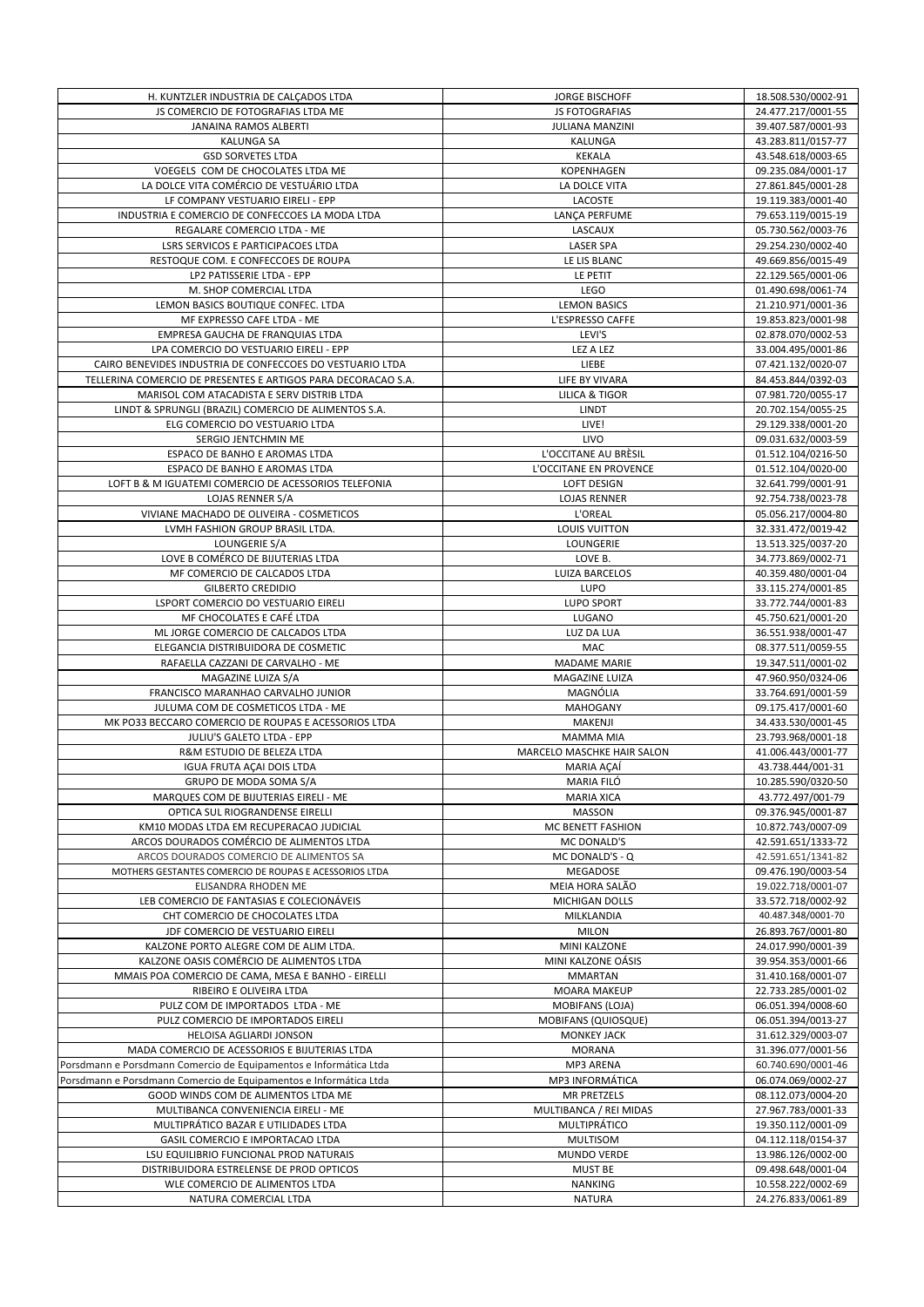| NESTLE BRASIL LTDA.                                                                  | NESPRESSO                            | 60.409.075/0226-36                       |
|--------------------------------------------------------------------------------------|--------------------------------------|------------------------------------------|
| NB BRASIL COMERCIO DE CALCADOS LTDA                                                  | <b>NEW BALANCE</b>                   | 11.098.433/0021-91                       |
| S BEHAR KACMAN LTDA                                                                  | <b>NEW BIJOUX</b>                    | 11.231.426/0001-72                       |
| VISSOMZ ABASTE ESP DE ESSENCIAS ROGE                                                 | O BOTICÁRIO                          | 93.866.739/0025-39                       |
| M13 PREPARAÇÃO DE ALIMENTOS LTDA                                                     | O BURGUER + SUSHI DRIVE              | 37.600.082/0001-15                       |
| JORGE NAMBA EPP                                                                      | OFICINA DE RELÓGIOS                  | 94.580.701/0002-71                       |
| ALLES COMERCIO DE CALCADOS E ACESSORIOS LTDA                                         | <b>OPHICINA FOOTWEAR</b>             | 45.108.895/001-10                        |
| AR 7 CO AREZZO COMERCIO DE ROUPAS AS                                                 | OFICINA RESERVA                      | 16.590.234/0098-07                       |
| IMPERIUM OTICA E JOALHERIA EIRELI                                                    | <b>OJO ATELIER</b>                   | 28.411.717/0001-45                       |
| KR JOALHERIA E OTICA EIRELI                                                          | OJO BY MR. RAY                       | 17.355.949/0001-07                       |
| LKA OTICA EIRELI - EPP                                                               | OJO BY MR. RAY                       | 23.791.859/0001-61                       |
| ONE SPA IGUATEMI ESTETICA EIRELI                                                     | <b>ONE SPA</b>                       | 27.003.175/0001-09                       |
| ONE UP INDÚSTRIA DE MODA LTDA                                                        | ONE UP                               | 48.047.765/0018-51                       |
| <b>OPTICA FOERNGES EIRELI</b>                                                        | ÓPTICA FOERNGES                      | 92.690.155/0013-59                       |
| ORIGEM COFFEE TORREFACAO E CAFETERIA EIRELI                                          | ORIGEM COFFEE CO.                    | 23.944.400/0002-31                       |
| ESSENCIA DO SONO COMÉRCIO DE COLCHÕES LTDA                                           | ORTOBOM                              | 43.803.263/0001-41                       |
| TERRAS DE AVENTURA INDUSTRIA DE ARTIGOS ESPORTIVOS S.A                               | <b>OSKLEN</b>                        | 35.943.604/0064-30                       |
| OLIVEIRA COMERCIO DE ARTIGOS OPTICOS LTDA                                            | ÓTICA DINIZ                          | 09.660.589/0004-71                       |
| VIANNA OTICA SUPRIMENTOS INFORMATICA EIRELI                                          | ÓTICAS CAROL                         | 17.273.761/0002-09                       |
| OUTBACK STEAKHOUSE REST BRASIL S/A                                                   | <b>OUTBACK STEAKHOUSE</b>            | 17.261.661/0044-03                       |
| PRESS COMERCIO DE ALIMENTOS LTDA                                                     | Ô'XISS                               | 05.150.637/0006-92                       |
| PAMPILI PRODUTOS PARA MENINAS LTDA                                                   | <b>PAMPILI</b>                       | 56.794.084/0024-23                       |
| PANDORA DO BRASIL COM E IMP LTDA                                                     | <b>PANDORA</b>                       | 11.023.174/0019-15                       |
| PKP COMERCIO DE GENEROS ALIMENTICIOS LTDA                                            | PANETTERIA                           | 35.673.851/0001-80                       |
| DIMED S/A - DIST. DE MEDICAMENTOS                                                    | PANVEL                               | 92.665.611/0093-95                       |
| CF8 CONFECCOES LTDA                                                                  | PAOLA DA VINCI                       | 19.836.211/0008-63                       |
| PAQUETA CALCADOS LTDA                                                                | PAQUETÁ                              | 01.098.983/0160-26                       |
| PAQUETA CALCADOS LTDA<br>PENTEFINO COMERCIAL EIRELI                                  | PAQUETÁ ESPORTES<br><b>PENTEFINO</b> | 01.098.983/0111-48                       |
|                                                                                      |                                      | 03.105.358/0002-58<br>36.895.321/0001-49 |
| M.J.D OLIVEIRA COMERCIO CALCADISTA LTDA<br>PETISKEIRA ALIMENTOS LTDA                 | PERKY<br>PETISKEIRA                  | 90.369.521/0004-56                       |
| PETISKEIRA ALIMENTOS LTDA                                                            | PETISKEIRA EXPRESS GRILL             | 90.369.521/0001-03                       |
| <b>FOOTPRINTS EIRELI</b>                                                             | PICCADILLY                           | 29.387.467/0001-18                       |
| POA GEEK COMERCIO DE CAMISETAS E ACESSORIOS LTDA                                     | <b>PITICAS</b>                       | 40.110.319/0001-94                       |
| PITUCHINHUS INDUSTRIA E COMERCIO DE CONFECÇÕES LTDA                                  | <b>PITUCHINHUS</b>                   | 68.765.825/0005-64                       |
|                                                                                      | <b>PLANETA SURF</b>                  | 20.604.000/0002-99                       |
| PL MODA INTIMA LTDA                                                                  | <b>PLIÉ</b>                          | 35.473.287/0013-95                       |
| POLIMPORT - COM E EXP LTDA                                                           | POLISHOP                             | 00.436.042/0124-29                       |
| POLIMPORT COM. E EXP. LTDA IGUATEMI                                                  | <b>POLISHOP</b>                      | 00.436.042/0124-29                       |
| VIA VAREJO S.A.                                                                      | <b>PONTO</b>                         | 33.041.260/0393-70                       |
| O.C. COMERCIO DE METAIS LTDA                                                         | PRATA FINA                           | 11.437.793/0005-50                       |
| PRESS COMERCIO DE ALIMENTOS LTDA                                                     | PRESS CAFÉ                           | 05.150.637/0013-11                       |
| RDV - GRAFICA EXPRESSA E PRESENTES PERSO                                             | PREX - PRINT EXPERIENCE              | 28.004.640/0001-99                       |
| PRBL IGUATEMI POA COMERCIO DE COLCHOES EIRELI                                        | PROBEL                               | 42.636.675/0001-71                       |
| LAP COMERCIO DE CONFECCOES LTDA - ME                                                 | <b>PUKET</b>                         | 27.698.871/0001-87                       |
| M STEDILE COMERCIO DE METAIS LTDA                                                    | QUARZZO                              | 90.387.804/0001-88                       |
| ODBVISS - ABAST ESP DE PROD DE BELEZA LTDA                                           | <b>QUEM DISSE BERENICE?</b>          | 19.187.523/0002-06                       |
| FIJI FRANCHISE COM DO VESTUARIO LTDA                                                 | QUIKSILVER                           | 25.306.219/0001-44                       |
| RABUSCH INDUSTRIAL E COMERCIAL DE VEST LDTA.                                         | <b>RABUSCH</b>                       | 91.289.934/0011-12                       |
| TIFERET COMERCIO DE ROUPAS LTDA                                                      | RESERVA                              | 16.590.234/0061-07                       |
| RI HAPPY BRINQUEDOS S.A                                                              | <b>RI HAPPY</b>                      | 58.731.662/0102-65                       |
| LOJAS RIACHUELO SA                                                                   | RIACHUELO                            | 33.200.056/0444-30                       |
| <b>INBRANDS S.A</b>                                                                  | <b>RICHARDS</b><br><b>RIP CURL</b>   | 09.054.385/0190-82                       |
| HALEIWA - COMERCIO DE ARTIGOS DE SURF LTDA<br>A SAFIRA LUZES RELOJOARIA E OTICA LTDA | SAFIRA                               | 06.990.319/0001-98<br>92.694.769/0004-18 |
| <b>GOLDEN SPATARI LTDA</b>                                                           | SAPATOP                              | 45.986.915/0001-56                       |
| A SAFIRA LUZES RELOJOARIA E OTICA LTDA                                               | SAFIRA                               | 92.694.769/0005-07                       |
| FUJIMOTO COMERCIO DE ALIMENTOS LTDA - EP                                             | SAKURA                               | 01.109.532/0001-24                       |
| MASTERCELL COMERCIO DE ELETRONICOS EIRELI                                            | SAMSUNG                              | 02.455.036/0066-30                       |
| IGTSL COMERCIO DE CALCADOS EIRELI                                                    | <b>SANTA LOLLA</b>                   | 31.689.431/0001-30                       |
| SARAIVA E SICILIANO S/A                                                              | SARAIVA                              | 61.365.284/0193-95                       |
| MARZT COMERCIO LTDA                                                                  | <b>SCALA</b>                         | 07.330.482/0001-97                       |
| ATENA COMERCIO DE ARTIGOS DE COURO LTDA                                              | <b>SCHUTZ</b>                        | 20.060.951/0001-63                       |
| AVENUE HOCHE COM VAREJ PROD LT                                                       | <b>SEPHORA</b>                       | 15.048.124/0027-53                       |
| SABI COMÉRCIO DE FACAS E UTENSÍLIOS LTDA                                             | <b>SG FACAS</b>                      | 34.975.255/0001-91                       |
| SHOULDER IND E COM DE CONFECCOES LT                                                  | SHOULDER                             | 43.470.566/0045-00                       |
| SUBLIME IGUATEMI COMERCIO DE COLCHOES LTDA                                           | <b>SIMMONS</b>                       | 43.205.784/0001-05                       |
| AMORIM COM. E MANUT DE EQUIP DE COMUNICACAO LTDA                                     | <b>SMART PLAY</b>                    | 41.777.835/0001-30                       |
| JL COMERCIO DE PRODUTOS PARA CELULAR EIRELI                                          | SMARTCUSTOM                          | 34.606.107/0002-80                       |
| WBG COMERCIO E CONSULTORIA LTDA                                                      | SOUQ                                 | 16.945.787/0014-19                       |
| M. SHOP COMERCIAL LTDA                                                               | <b>SPICY</b>                         | 01.490.698/0053-64                       |
|                                                                                      |                                      |                                          |
| MMENTZ COMERCIO DE CONFECCOES EIRELI                                                 | SPIRITO SANTO                        | 26.719.547/0001-35                       |
| GLAUBER ANDRE DOS REIS BRUM - EPP                                                    | SPOLETO                              | 19.878.576/0001-84                       |
| A.DELANO COMERCIO DE ALIMENTOS LTDA                                                  | SUBWAY                               | 07.960.646/0001-60<br>13.257.648/0012-42 |